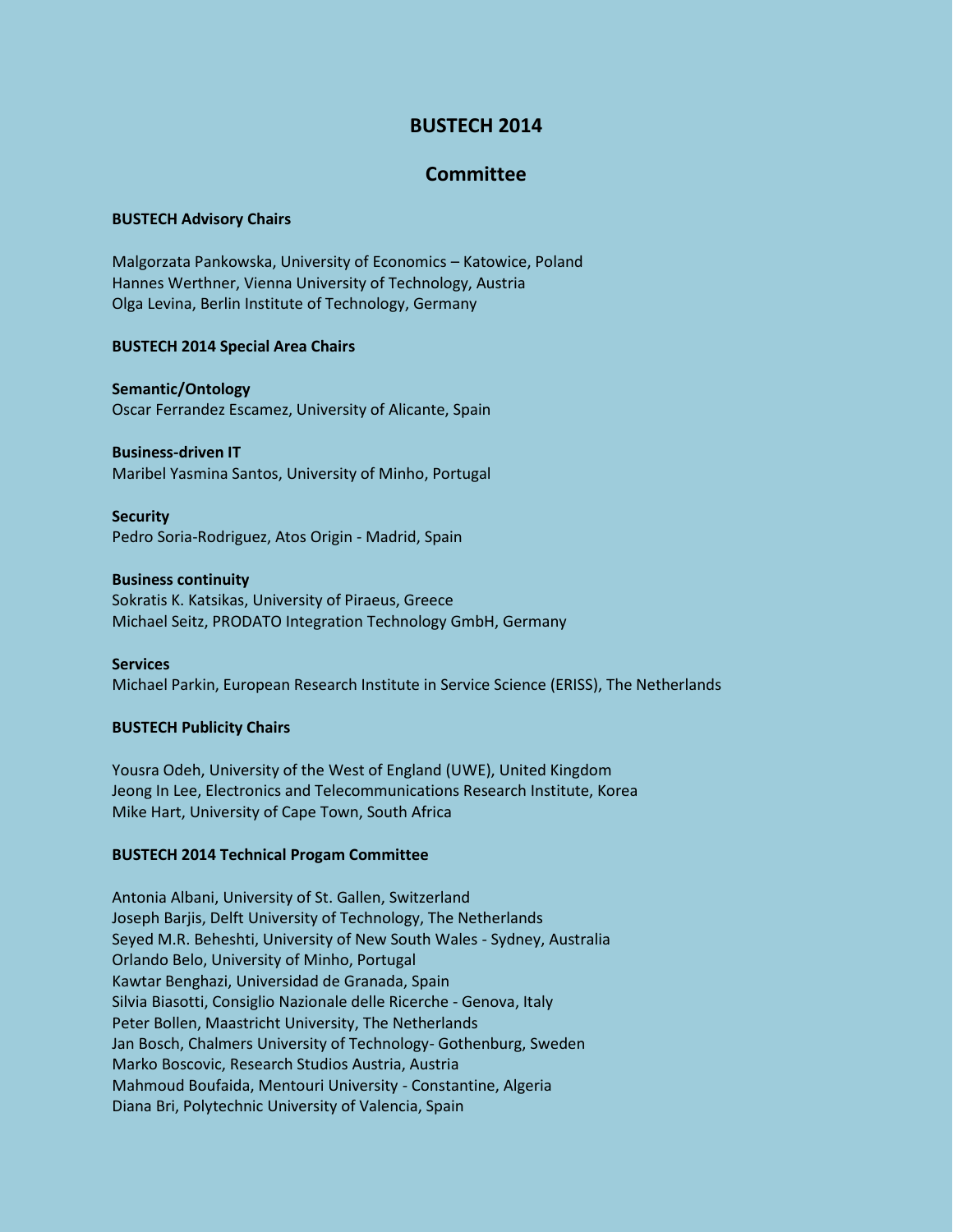Dumitru Dan Burdescu, University of Craiova, Romania Albertas Caplinskas, Vilnius University, Lithuania Jian Chang, Bournemouth University, UK Anis Charfi, SAP AG - Darmstadt, Germany David Chen, University Bordeaux 1 - Talence, France Sara de Freitas, Coventry University, UK Zhi-Hong Deng (Denny), Peking University, China Philippe Desfray, SOFTEAM, France Giuseppe A. Di Lucca, University of Sannio - Benevento, Italy Johannes Edler, University of Applied Sciences Upper Austria - Hagenberg, Austria Marcelo Fantinato, Universidade de São Paulo, Brazil Giovanni Maria Farinella, University of Catania, Italy Dieter Fensel, STI Innsbruck/University of Innsbruck, Austria M. Carmen Fernandez Gago University of Malaga, Spain Oscar Ferrandez Escamez, Nuance Communications, Inc., Spain George Feuerlicht, University of Technology - Sydney, Australia Agata Filipowska, Poznan University of Economics, Poland Andrina Granić, University of Split, Croatia Sven Graupner, Hewlett-Packard Laboratories - Palo Alto, USA Stewart Green, University of the West of England - Bristol, UK Pierre Hadaya, UQAM, Canada Ioannis Hatzilygeroudis, University of Patras, Greece Lucinéia Heloisa Thom, Federal University of Rio Grande do Sul, Brazil Jingwei Huang, University of Illinois at Urbana-Champaign, USA Sae Kwang Hwang, University of Illinois at Springfield, USA Stefan Jablonski, University of Bayreuth, Germany Sokratis K. Katsikas, University of Piraeus, Greece Marite Kirikova, Riga Technical University, Latvia Agnes Koschmider, Karlsruhe Institute of Technology (KIT) , Germany Julian Krumeich, German Research Center for Artificial Intelligence (DFKI GmbH), Germany Olga Levina, TU-Berlin, Germany Haim Levkowitz, University of Massachusetts Lowell, USA Mario Lezoche, University of Lorraine, France Niels Lohmann, University of Rostock, Germany Jan Mendling, Vienna University of Economics and Business, Austria Charles Møller, Center for Industrial Production Department of Business and Management - Aalborg University, Denmark Martin Molhanec, Czech Technical University in Prague, Czech Republic Bela Mutschler, University of Applied Sciences-Weingarten, Germany Lina Nemuraite, Kaunas University of Technology, Lithuania Gustaf Neumann, WU Vienna, Austria Andrzej Niesler, Wroclaw University of Economics, Poland Alexander Norta, University of Helsinki, Finland Christopher Nwagboso, University of Wolverhampton, UK Jean-Marc Ogier, Université de La Rochelle, France Enn Ounapuu, Tallinn University of Technology, Estonia Malgorzata Pankowska, University of Economics-Katowice, Poland Eric Paquet, National Research Council - Ottawa, Canada